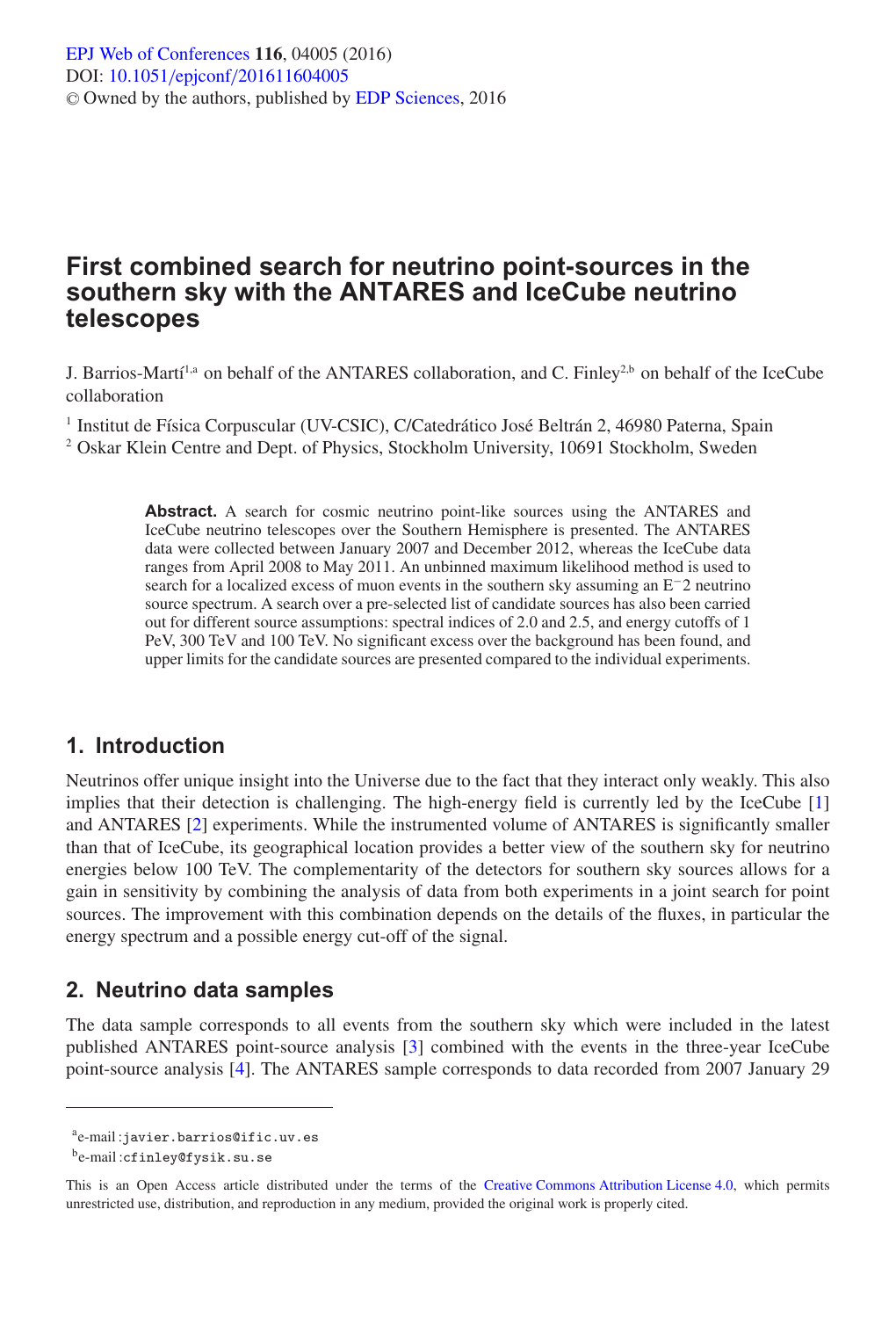#### EPJ Web of Conferences

to 2012 December 31. The total number of events in this sample amounts to 5516, of which 4136 are from the Southern Hemisphere. The estimated contamination of mis-reconstructed atmospheric muons is of 10%. The IceCube data was recorded from 2008 April 5 to 2011 May 13, with a total number of 146 018 events in the southern sky. These data were collected within different configurations (40, 59 and 79 strings). These events are predominantly well-reconstructed atmospheric muons rather than atmospheric neutrinos, because the Earth cannot be used to filter out the muon background for downgoing events.

### **3. Search method**

An unbinned maximum likelihood has been performed to search for excesses of events. In order to estimate the significance of a cluster, the likelihood takes into account the energy and directional information of each event. The data sample to which an event belongs is also taken into account, due to the differences in detector response and background. The likelihood, as a function of the total number of signal events,  $n<sub>s</sub>$ , can be expressed as

$$
L(n_s) = \prod_{j=1}^{4} \prod_{i=1}^{N^j} \left[ \frac{n_s^j}{N^j} S_i^j + \left( 1 - \frac{n_s^j}{N^j} \right) B_i^j \right],
$$
 (1)

<span id="page-1-0"></span>where *j* indicates one of the four data samples (ANTARES, IC40, IC59 or IC79), *i* indicates an event belonging to the *j*-th sample,  $S_i^j$  is the value of the signal probability distribution function (PDF) for the *i*-th event in the *j*-th sample,  $B_i^j$  indicates the value of the background PDF,  $N^j$  is the total number of events in the *j*-th sample, and  $n_s^j$  is the number of signal events fitted for in the *j*-th sample. Since a given evaluation of the likelihood refers to a single source hypothesis at a fixed sky location, the number of fitted signal events  $n_s^j$  in each sample is related to the total fitted number of signal events  $n_s$  by the relative contribution of each sample,  $n_s^j = n_s \cdot C^j(\delta, \frac{d\Phi}{dE})$ , which allows us to only fit in the likelihood the total number of signal events. This contribution corresponds to the fraction of signal events expected for the j sample compared to the total for a given source spectrum and declination.

The signal and background PDFs for the IceCube and ANTARES samples have slightly different definitions. The signal PDFs are defined as

$$
S^{\text{ANT}} = \frac{1}{2\pi\sigma^2} \exp\left(-\frac{\Delta \Psi(\vec{x}_s)^2}{2\sigma^2}\right) P_s^{\text{ANT}}(N^{hits}, \sigma), \quad S^{\text{IC}} = \frac{1}{2\pi\sigma^2} \exp\left(-\frac{\Delta \Psi(\vec{x}_s)^2}{2\sigma^2}\right) P_s^{\text{IC}}(\mathcal{E}, \sigma|\delta) \tag{2}
$$

where  $\vec{x}_s = (\alpha_s, \delta_s)$  indicates the source direction in equatorial coordinates,  $\Delta \Psi(\vec{x}_s)$  is the angular distance of a given event to the source,  $\sigma$  is the angular error estimate, and  $P_s^{ANT}(N^{hits}, \sigma)$  is the probability for a signal event to be reconstructed with an angular error estimate of  $\sigma$  and a number of hits taken in the event reconstruction  $N^{hits}$ . The number of hits is a proxy for the energy of the event [\[5](#page-3-4)]. In the case of the IceCube signal PDF, the main difference lies in the use of the reconstructed energy,  $\mathcal{E}$ , and the declination dependence of the probability for a signal event to be reconstructed with a given  $\sigma$  and  $\mathcal{E}$ .

The background PDFs are obtained from the experimental data itself. The definitions of the PDFs are:

$$
B^{\text{ANT}} = \frac{B^{\text{ANT}}(\delta)}{2\pi} P_b^{\text{ANT}}(\mathcal{N}^{hits}, \sigma), \quad B^{\text{IC}} = \frac{B^{\text{IC}}(\delta)}{2\pi} P_b^{\text{IC}}(\mathcal{E}, \sigma | \delta), \tag{3}
$$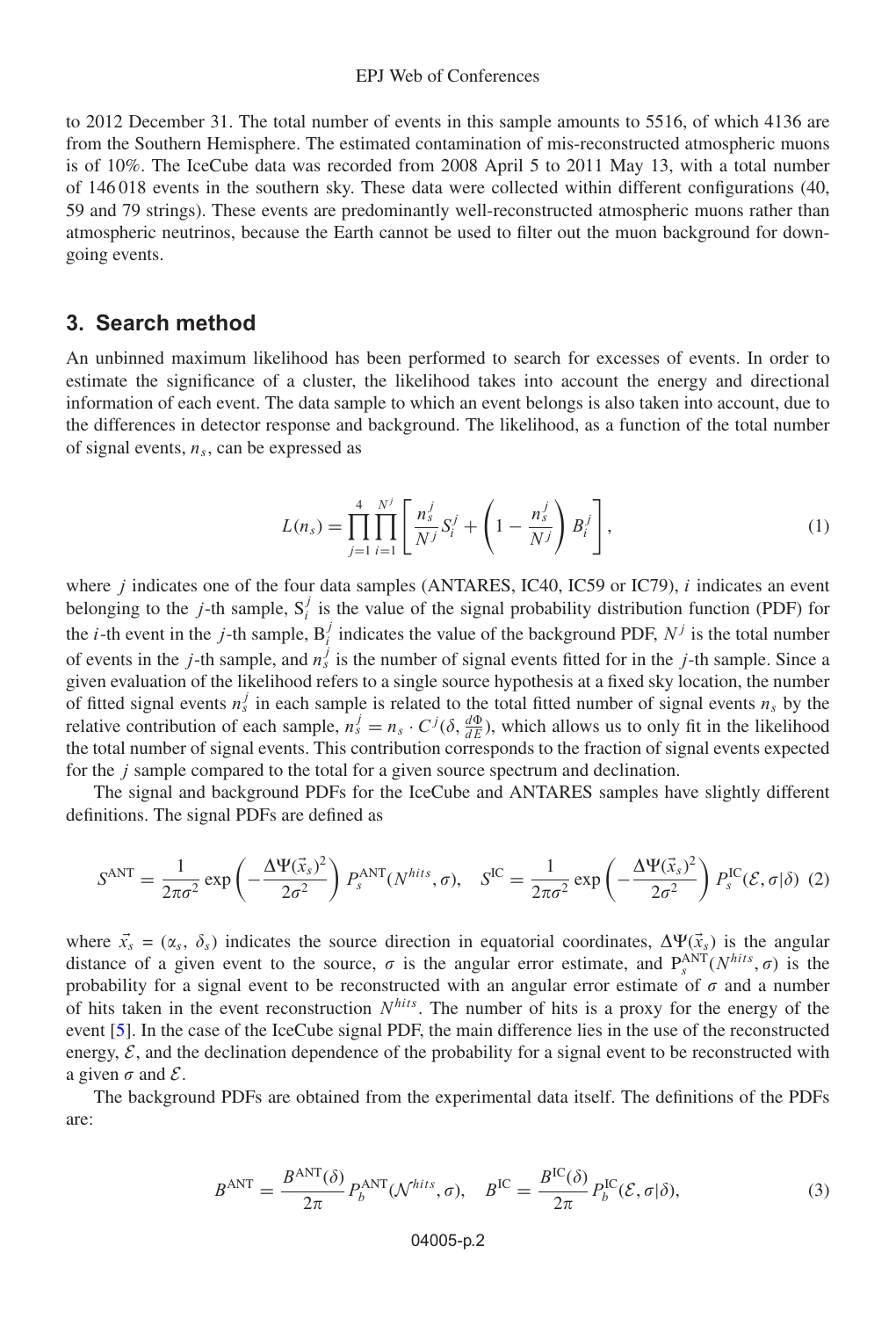<span id="page-2-0"></span>

**Figure 1.** Point source sensitivities and limits for the following energy spectra: unbroken  $E^{-2}$  spectrum (top),  $E^{-2}$  with a square-root exponential cut-off at  $E = 1$  PeV (middle left),  $E = 300$  TeV (middle right),  $E = 100$  TeV (bottom left) and  $E^{-2.5}$  unbroken power-law (bottom right). Green points indicate the limits on the southern sky candidate sources given in Ref. [\[4\]](#page-3-3) and [\[3](#page-3-2)]. The green line indicates the sensitivity for the combined search. Blue and red curves/points indicate the sensitivities for the individual IceCube and ANTARES analyses, respectively.

where  $B(\delta)$  is the per-solid-angle rate of observed events as a function of the declination in the corresponding sample.  $P_b^{\text{ANT}}(\mathcal{N}^{hits}, \sigma)$  and  $P_b^{\text{IC}}(\mathcal{E}, \sigma|\delta)$  characterize the distributions for background event properties, in analogy with the definitions of  $P_s^{\text{ANT}}$  and  $P_s^{\text{IC}}$  for signal events given above.

The test statistic, *TS*, is determined from the likelihood (Eq. [\(1\)](#page-1-0)) as  $TS = \log L(\hat{n}_s) - \log L(n_s = 0)$ , where  $\hat{n}_s$  is the value that maximizes the likelihood. The p-value is calculated as the probability of the background to produce a T S of equal or higher value and becomes smaller for larger T S.

Two different searches for point-like neutrino sources have been performed. In the candidate list search, a possible excess of neutrino events is looked for at the location of 40 pre-selected neutrino source candidates.These candidates correspond to all sources in the southern sky considered in the previous candidate-source list searches performed in the ANTARES and IceCube point-source analyses [\[3](#page-3-2), [4](#page-3-3)]. The second search is a "full sky" search, looking for a significant point-like excess anywhere in the southern sky.